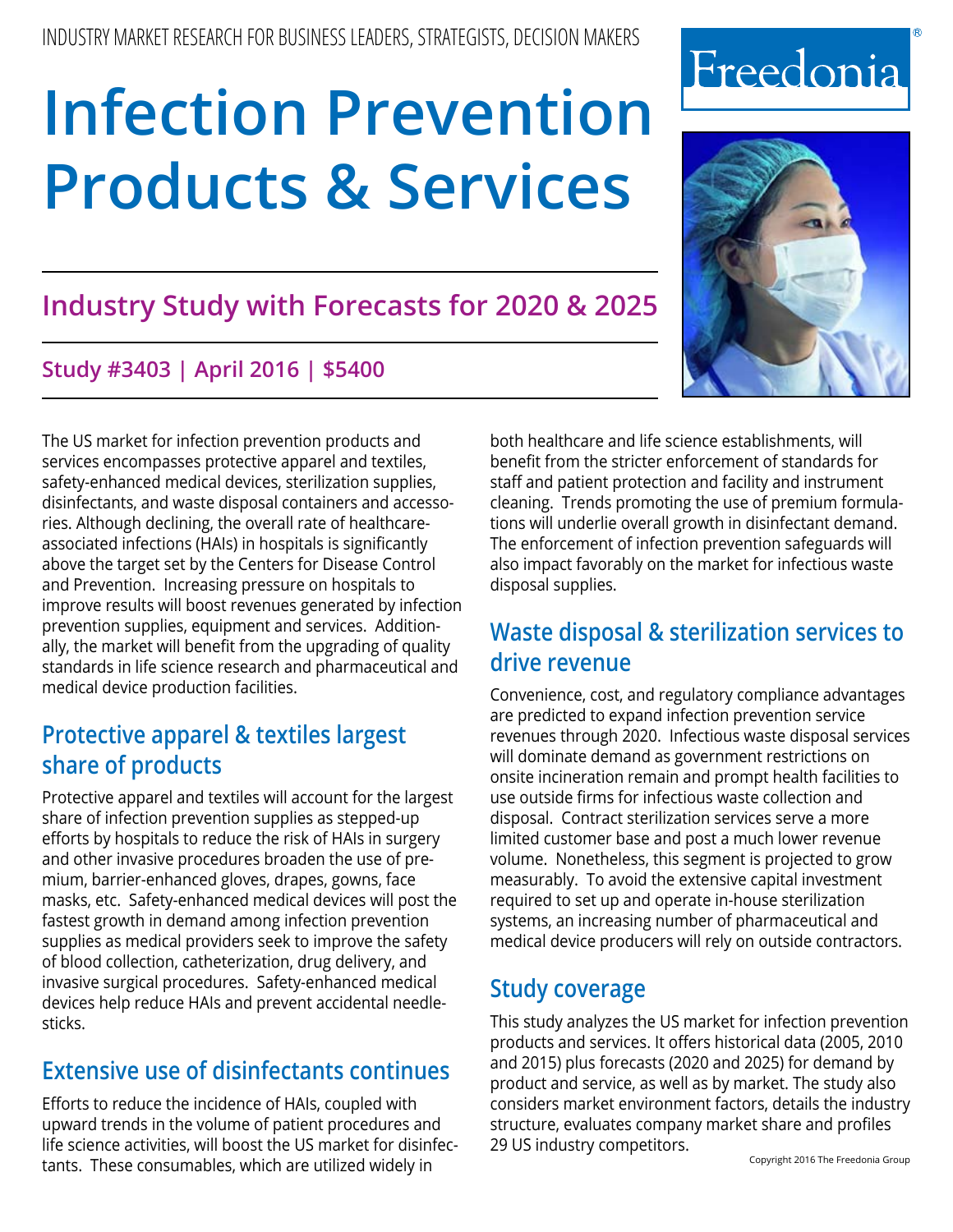# **[Infection Prevention Products & Services](http://www.freedoniagroup.com/DocumentDetails.aspx?ReferrerId=FM-Bro&studyid=3403)** Industry Study with Forecasts for *2020 & 2025*

Study #3403 April 2016 \$5400

# **Contents Summary Industry Structure**

### **Executive Summary**

### **Market Environment**

### **Infection Prevention Overview**

Healthcare-Associated Infections Regulatory Considerations Historical Demand Patterns US Trade International Markets

### **Products & Services**

Infection Prevention Overview Infection Prevention Supplies Protective Apparel & Textiles Medical & Laboratory Gloves Surgical Drapes Surgical Gowns Surgical & Staff Face Masks Other Protective Apparel & Textiles Safety-Enhanced Medical Devices **Catheters**  Safety-Enhanced Syringes Blood Collection Tubes Other Safety-Enhanced Devices Sterilization Supplies Sterile Containers Sterilization Wrap Sterilization Indicators Disinfectants Surface Disinfectants Surgical Disinfectants Instrument Disinfectants Hand Sanitizers Medical Waste Disposal Products Medical Waste Containers Medical Waste Disposal Accessories Infection Prevention Equipment Sterilization Equipment Washing/Disinfecting Equipment Other Infection Prevention Equipment Infection Prevention Services Medical Waste Disposal Services Contract Sterilization Services

### **Markets**

Healthcare Markets Hospitals Outpatient Facilities Physicians' Offices Dental Offices Nursing Homes Other Healthcare Markets Life Science Markets Demand by Type Demand by Facility Pharmaceutical Facilities Life Science Research Facilities Medical Supply & Device Facilities Other Facilities

Market Share Competitive Strategies Mergers & Acquisitions Licensing & Related Agreements Marketing & Distribution Manufacturing

### **Company Profiles**

# **Tables & Charts**

### **Executive Summary**

1 Summary Table

### **IP Overview**

- 1 Number of Healthcare-Associated Infections by Type
- Cht Healthcare-Associated Infections (HAIs) by Type, 2015
- 2 Infection Prevention Products & Services Cht Infection Prevention Product & Service
- Demand by Product Group, 2015 3 US Trade in Infection Prevention Products
- 4 World Demand for Infection Prevention
- Products & Services

### **Products & Services**

- 1 Infection Prevention Product & Service Demand by Category
- 2 Infection Prevention Demand
- by Application
- 3 Infection Prevention Supplies Demand by Product Group
- Cht Infection Prevention Supplies Demand by Product Group, 2015
- 4 Protective Apparel & Textiles Demand by Product Group
- Cht Protective Apparel & Textiles Demand by Product Group, 2015
	- 5 Medical & Laboratory Glove Demand by Product Group
	- 6 Examination Glove Demand by Type
	- 7 Surgical Glove Demand by Type
	- 8 Laboratory Glove Demand by Type 9 Surgical Drape Demand
- by Material & Application
- 10 Surgical Gown Demand by Type 11 Surgical & Staff Face Mask
- Demand by Type 12 Other Protective Apparel & Textile
- Demand by Product Group 13 Safety-Enhanced Medical Device Demand by Product Group
- Cht Safety-Enhanced Medical Device
- Demand by Product Group, 2015 14 Safety-Enhanced Catheter
- Demand by Type 15 Safety-Enhanced Syringe Demand by Type
- 16 Safety-Enhanced Blood Collection Tube Demand
- 17 Other Safety-Enhanced Medical Device Demand by Type
- 18 Sterilization Supplies Demand by Product Group
- Cht Sterilization Supplies Demand by Product Group, 2015
- 19 Sterile Container Demand by Type
- 20 Sterilization Wrap Demand by Type
- 21 Sterilization Indicator Demand by Type
- 22 Disinfectant Demand by Product Group Cht Disinfectant Demand by
- Product Group, 2015 23 Surface Disinfectant Demand
- by Type & Classification
- 24 Surgical Disinfectant Demand by Type
- 25 Instrument Disinfectant Demand by Type
- 26 Hand Sanitizer Demand by Type & Formulation
- 27 Medical Waste Disposal Supplies Demand by Group
- 28 Medical Waste Disposal Container Demand
- 29 Medical Waste Disposal Accessories Demand by Type
- 30 Infection Prevention Equipment Demand by Product Group
- 31 Sterilization Equipment Demand by Type
- 32 Washing/Disinfecting Equipment Demand
- 33 Other Infection Prevention Equipment Demand by Type
- 34 Infection Prevention Services Demand by Type
- 35 Medical Waste Disposal Services Demand
- 36 Contract Sterilization Services Demand by Type

### **Markets**

- 1 Infection Prevention Demand by Market
- 2 Healthcare Markets Infection
- Prevention Demand by Facility Cht Infection Prevention Healthcare
	- Markets, 2015 3 Hospital Infection Prevention
	- Demand by Type 4 Outpatient Facility Infection Prevention
	- Demand by Type 5 Physicians' Office Infection Prevention Demand by Type
	- 6 Nursing Home Infection Prevention Demand by Type
	- 7 Other Healthcare Markets Infection Prevention Demand by Type
- 8 Life Science Markets Infection Prevention Demand by Facility
- Cht Infection Prevention Life Science Markets, 2015
	- 9 Life Science Markets Infection Prevention Demand by Type

### **Industry Structure**

- 1 Infection Prevention Product
	- Sales by Company, 2015 Cht Infection Prevention Product
	- Market Share by Company, 2015 2 Selected Acquisitions & Divestitures
	- 3 Selected Cooperative Agreements
- 

Freedonia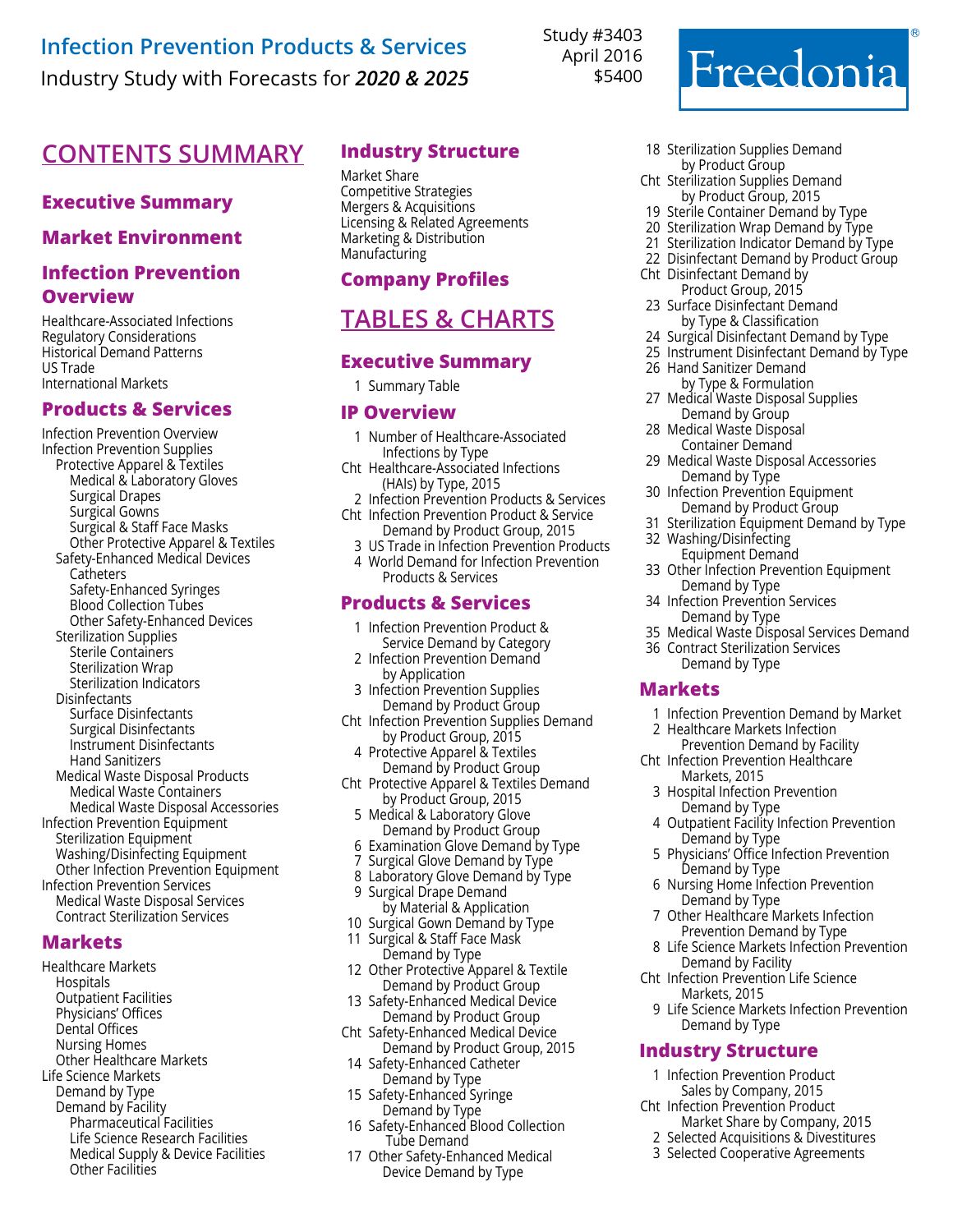# **[Infection Prevention Products & Services](http://www.freedoniagroup.com/DocumentDetails.aspx?ReferrerId=FM-Bro&studyid=3403)**

Industry Study with Forecasts for *2020 & 2025* \$5400

Study #3403 April 2016



2005 2010 2015 2020 2025

**SAMPLE** 

**table** 

Source: The Freedonia Group

### **TABLE V-3**

### **HOSPITAL INFECTION PREVENTION DEMAND BY TYPE (million dollars)**

### **products & services**

### **Safety-Enhanced Medical Devices**

Medical supply and device producers have responded to the widespread problem of healthcare-associated infections and accidental  $\frac{\text{Item}}{\text{Item}}$ needlesticks in hospitals and outpatient facilities by adapting safet improvements to selected products. These efforts have led to the i duction of safety-enhanced cat' refilled sy

blood collection tubes, surgical scales sets. Based on IV sets. Based on IV sets. Based on IV sets. Based on IV sets. Based on IV sets. Based on IV sets. Based on IV sets. Based on IV sets. Based on IV sets. Based on IV se  $i$  increasing use in IV and drug administration, use  $i$  and  $j$  and  $k$  $\Box$ collection, and surgical procedures, safety enhanced medical devices are forecast to record demand  $\sim$  1.2020, u percent annually from 2020.



֦

Number of Hospitals

% hospitals

Hospital Market Demand

mil \$ infection prevention/hospital

 Medical Waste Disposal Products Infection Prevention Equipment Infection Prevention Services

Infection Prevention Healthcare Markets

Infection Prevention Supplies: Apparel & Textiles Safety-Enhanced Devices Sterilization Supplies Disinfectants

The incorporation of safety-enhanced features into medical d can be achieved through special product designs or by the application antimicrobial coatings. The market for safety-enhanced medical or evolved in response to two longstanding health care-related proble high incidence of urinary tract infections among hospital and amb tory patients with indwelling or intermittent drainage catheters, an frequent occurrence of accidental needlesticks among medical per nel. More than 20 different blood-borne pathogens can be transm by needled devices such as IV catheters, hypodermic syringes, and collection sets after use. Among these pathogens are AIDS/HIV and hepatitis B and C.

Safety enhanced IV catheters are available in a number of models that vary in features and sophistication. The basic device consists of three-to-six-inch tubing enclosed in a narrow cylinder-shaped rigid wall. One end of the tubing connects to a small indwelling needle that is inserted through the skin. The opposite end has a small opening for the injection of parenteral drugs via syringe. After injections, drug res in the tubing are removed through flushing with heparin and for in

©2016 by MarketResearch.com, Inc. – All rights reserved

# **This study can help you:**

- Determine your market & sales potential
- Learn more about industry competitors
- Assess new products & technologies
- Identify firms to merge with or acquire
- Complement your research & planning
- Gather data for presentations
- Confirm your own internal data
- Make better business decisions

| <b>TABLE IV-4</b>                                                                                                                                                                                             |                             |
|---------------------------------------------------------------------------------------------------------------------------------------------------------------------------------------------------------------|-----------------------------|
| <b>PROTECTIVE APPAREL &amp; TEXTILES DEMAND BY PRODUCT GROUP</b><br>(million dollars)                                                                                                                         |                             |
| <b>Item</b>                                                                                                                                                                                                   | 2005 2010 2015 2020 2025    |
| Healthcare & Life Science Facilities (000)<br>000\$ apparel $&$ textiles/facility                                                                                                                             |                             |
| Protective Apparel & Textiles Demand<br>Medical & Laboratory Gloves<br><b>Surgical Drapes</b><br><b>Surgical Gowns</b><br>Patient Gowns<br>Surgical & Staff Face Masks<br>Other Protective Apparel & Textiles | <b>ANIVER</b>               |
| $%$ protective apparel $&$ textiles<br><b>Infection Prevention Supplies Demand</b>                                                                                                                            |                             |
|                                                                                                                                                                                                               | Source: The Freedonia Group |

# **For complete details on any study visit [www.freedoniagroup.com](http://www.freedoniagroup.com/Home.aspx?ReferrerId=FM-BRO)**